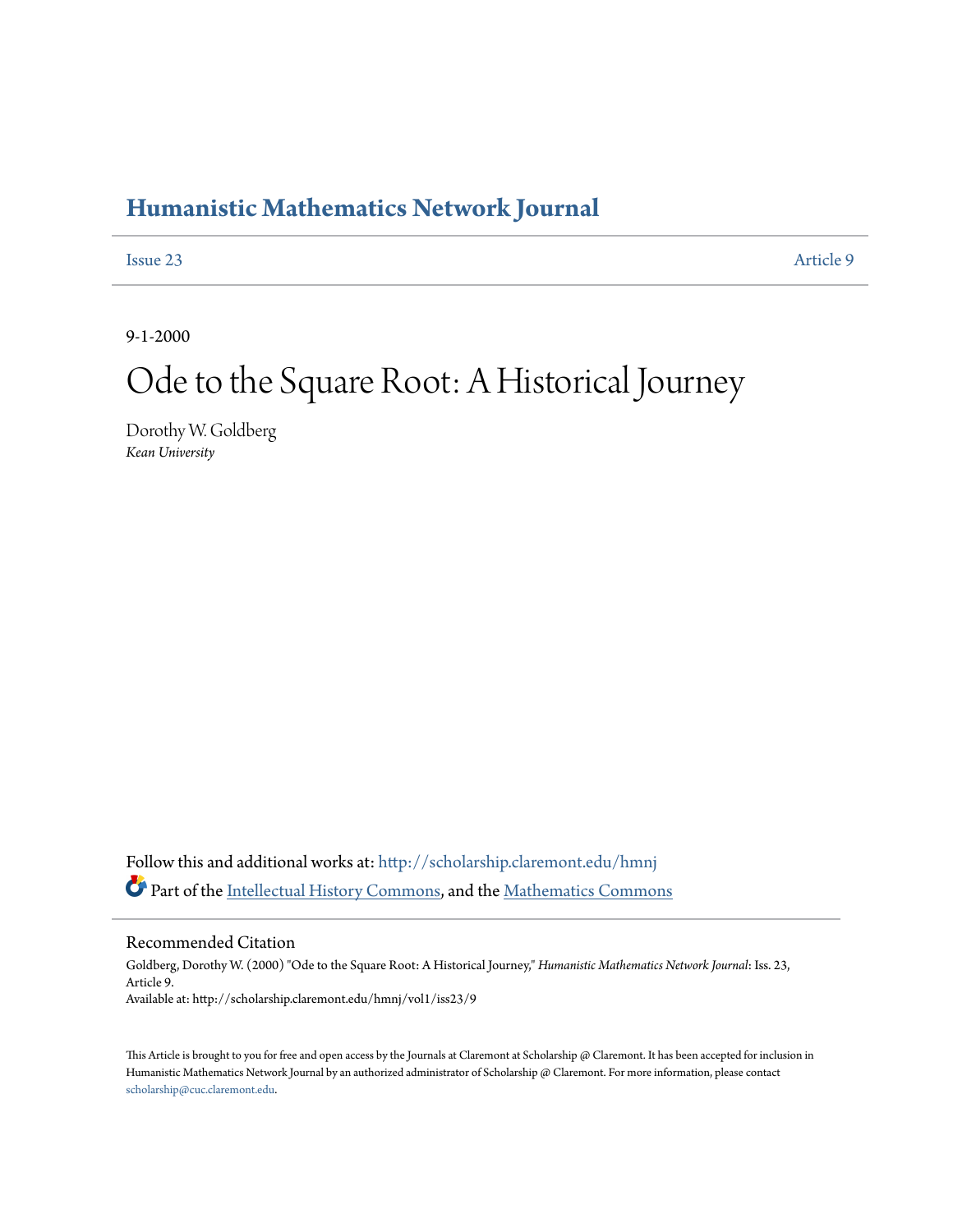## **Ode to the Square Root: A Historical Journey**

*Dorothy W. Goldberg Department of Mathematics and Computer Science Kean University Union, New Jersey 07083 e-mail: dgoldber@turbo.kean.edu*

#### **SUMMARY**

The author gives a personal history of experiences in finding the square root of a number by the "do it thus" method—from algorithm to table to calculator. Why each procedure works is elucidated, making liberal use of the history of mathematics.

#### **ODE TO THE SQUARE ROOT: A HISTORICAL JOURNEY**

Just as the scribe Ahmes in 1650 B.C. would direct the reader of the Rhind Papyrus to "Do it thus"1 in solving a problem, so would my teachers instruct me to find the square root of a number in the secondary schools of the 1940's. It was an elaborate, laborious procedure, performed by rote, one mysterious step after the other.

In college we abandoned that square root algorithm and turned to tables. I still own my copy of "Mathematical Tables from the Handbook of Chemistry and Physics,"<sup>2</sup> which also contained trigonometric and logarithmic tables, tables of squares, cubes, cube roots, reciprocals and factorials, interest tables and pages of all kinds of mathematical formulas.

Fresh out of college in the late 40's, and wanting to work in the "real world" (as opposed to the academic world), I became a junior mathematician for a company that manufactured an early analogue computer. I was assigned to calculate the numerical solution of a differential equation describing the motion of a guided missile. To find the value of a trigonometric function correct to ten places, I used the giant books of tables prepared by mathematicians hired by the Works Progress Administration (WPA) during the depression. But to find the square root of a number correct to ten places I was directed to use Newton's Method. The directions given were in the style of the Rind Papyrus: "Do it thus." No reference was given to Newton's iterative formula. Only the algorithm, sometimes called the divide-and-average method,<sup>3</sup> was prescribed.

Fortunately, I had at my disposal large electromechanical desk calculators (Frieden, Marchant, Monroe) capable of performing division, as well as multiplication, addition and subtraction.

What a relief it was in the 60's to have access to the electronic handheld scientific calculator to perform these arithmetic operations and soon after to just press a key to get the square root of any positive real number.

Now I am old and gray and have access to the graphing calculator, to the computer, and I can surf the Internet. To find the square root of a number, or its cube root or any root, is a trivial procedure—and I'm happy about it.

#### **HOW AND WHY THE SQUARE ROOT ALGORITHM WORKS**

The square root algorithm taught in the 40's was taught in Victorian times.<sup>4</sup> More than two thousand years ago the Greeks used a similar method. Basic to both methods is Proposition 4 in Book II of Euclid's Elements: "If a straight line be cut at random, the square on the whole is equal to the squares on the segments and twice the rectangle contained by the segments: (See Fig. 1).<sup>5</sup> Since this proposition, like all fourteen propositions in Book II, can be interpreted algebraically, Euclid's diagram has been given an algebraic interpretation, the identity  $(a+x)^2 = a^2 + 2ax + x^2$ .

To find the square root of *n* we use a trial and error process. Let *a* represent the first digit in the square root of *n*, where *a* is in the place held by the highest power of ten in the square root. Now we use the identity to find *x*, by dividing *n*-*a*<sup>2</sup> by 2*a*, yielding *x* as a quotient, and at the same time ascertaining that 2*ax*+*x*<sup>2</sup> be less than *n*-*a*<sup>2</sup> . Suppose the highest possible value of *x* satisfying the condition is *b*, then  $2ab+b^2$  would be subtracted from the first remainder *n*-*a*<sup>2</sup> and from the second remainder left a third digit in the square root would be found in the same way.6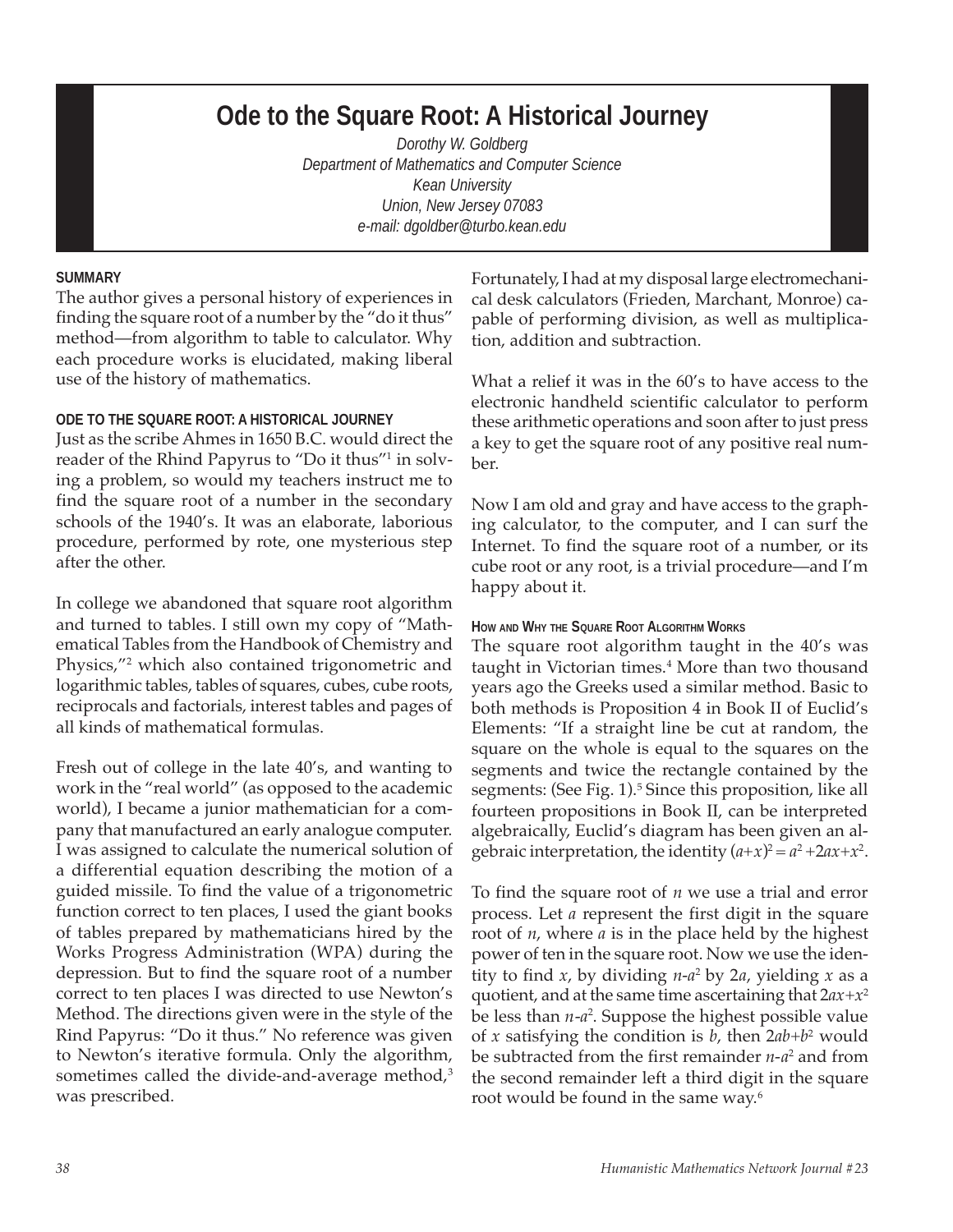

Suppose  $n = 1225$ . Guess  $a = 3$ , so  $3 \cdot 10$  is our first guess of the square root of 1225. If  $(3\text{--}10)^2(30)^2$  is subtracted from 1225 we get 325, which must contain not only twice the product of 30 and the next digit in the square root, but also the square of the next digit. Now twice 30 is 60, and dividing 325 by 60 suggests 5 as the next digit in the square root. This happens to be exactly what we need, since  $(2 \cdot 30 \cdot 5) + 5^2 = 325$ . See Fig. 2.

In a typical Victorian text $^4$ , the algorithm is given without a geometric explanation:

- 1. Designate in the given number *n* "periods" of two digits each, counting from the decimal point toward the left and the right.
- 2. Find the greatest square number in the most lefthand period, and write its square root for the first digit in the square root of *n*. Subtract the square number from the left-hand period, and to the remainder bring down the next period providing a dividend.
- 3. At the left of the dividend write twice the first digit in the square root of *n*, for a trial divisor. Divide the dividend, exclusive of its right-hand digit, by the trial divisor, and write the quotient for the next trial digit in the square root of *n*.
- 4. Annex the trial digit of the square root of *n* to the trial divisor for a complete divisor. Multiply the complete divisor by the trial digit in the square root of *n*, subtract the product from the dividend, and to the remainder bring down the next period for a new dividend.
- 5. So far there are two digits in the square root of *n*. Double this number and use as the next trial divisor, and proceed as before.

As an example, find the square root of 540577.8576 .

See Fig. 3.

### **USING TABLES OF SQUARE ROOTS**

The square root table (from the "Handbook of Chemistry and Physics") lists the square roots of a positive integer *n* from 1 to 1000, correct to seven significant figures. Since the square roots of 10*n* are also given in the table, values of the square roots of numbers from 1 to 10,000 can be found directly.

For the square roots of numbers above and below this range, a simple adjustment can be made. For example,